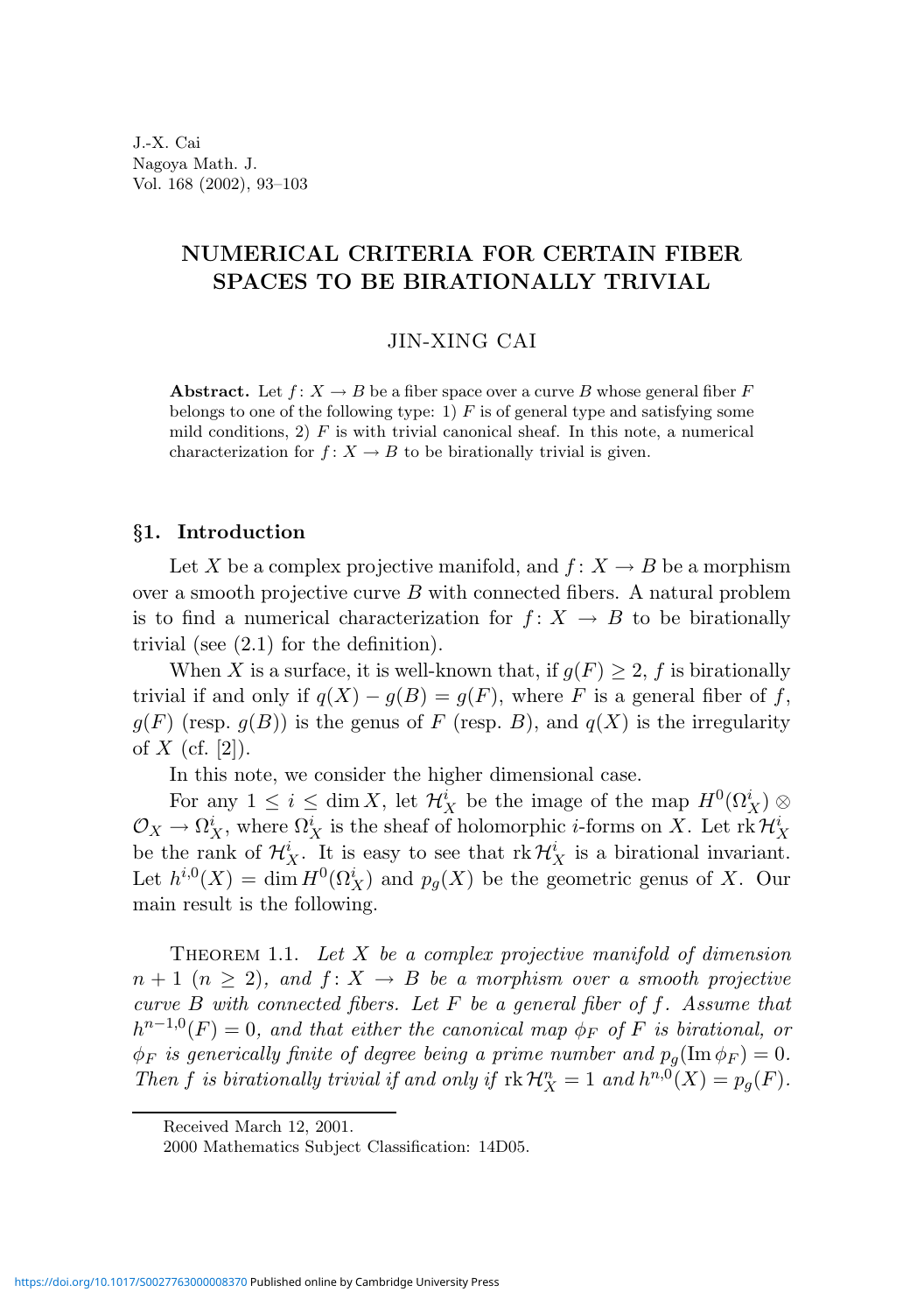Theorem 1.1 will be proved in Section 2. In Section 3 we will give some criteria for fiber spaces whose general fibers have trivial canonical sheaf to be birationally trivial.

We use standard notations as in [3] or [10].

Acknowledgements. I would like to thank Professor S.-T. Yau for his invitation to Harvard University in Spring 1998 and Morningside Center of Mathematics for providing support, where part of this work was realized. I am grateful to the referee for helpful suggestions. This work is supported by the National Natural Science Foundation of China.

## §2. Proof of Theorem 1.1

**2.1.** A fiber space  $f: X \to B$  of relative dimension n is a surjective morphism between smooth projective varieties  $X$  and  $B$  with connected geometric fibers of dimension *n*. We say that two fiber spaces  $f_i: X \to B_i$  $(i = 1, 2)$  are birationally equivalent if there are birational maps  $\pi_1: X_1 \rightarrow$  $X_2$  and  $\pi_2: B_1 \to B_2$  such that  $f_2\pi_1 = \pi_2 f_1$ . A fiber space  $f: X \to B$  is called birationally trivial, if it is birationally equivalent to the trivial fiber space  $p: F \times B \to B$ , where F is a general fiber of f and p is the projection.

**2.2.** Let  $f: X \to B$  be a fiber space, and F a general fiber of f. We say that f has constant moduli, if any two smooth geometric fibers of f are birationally equivalent.

Assume that f has constant moduli and that the Kodaira dimension of  $F$  is non-negative. Then  $f$  admits a very concrete description, i.e., there exists a finite group  $G$  acting on  $F$  and on some smooth variety  $B$  such that  $f$  is birationally equivalent to (the smooth model of) the fiber space  $p: (F \times B)/G \to B/G$ , where the action of G on the production  $F \times B$  is compatible with the actions on each factor and  $p$  is the projection to the second factor. (See  $[6,$  Theorem 2.11] or  $[7,$  Proposition 1] for a proof.)

**2.3.** Let  $f: X \to B$  be a fiber space of relative dimension n, and  $F$  a general fiber of  $f$ . In what follows we always assume that  $B$  is a curve. Then  $R^n f_* \mathcal{O}_X$  is a locally free sheaf of rank  $p_q(F)$ . By Theorem 3.1 [5],  $\mathcal{O}_B^{\bigoplus h^0(R^nf_*\mathcal{O}_X)}$  is a  $B^{h^0(R^n f_*\mathcal{O}_X)}$  is a direct factor of  $R^n f_* \mathcal{O}_X$ . By the Leray spectral sequence,

$$
h^0(R^n f_* \mathcal{O}_X) + h^1(R^{n-1} f_* \mathcal{O}_X) = h^n(\mathcal{O}_X).
$$

Combining these two facts, we get  $h^n(\mathcal{O}_X) \leq h^1(R^{n-1}f_*\mathcal{O}_X) + p_g(F)$ .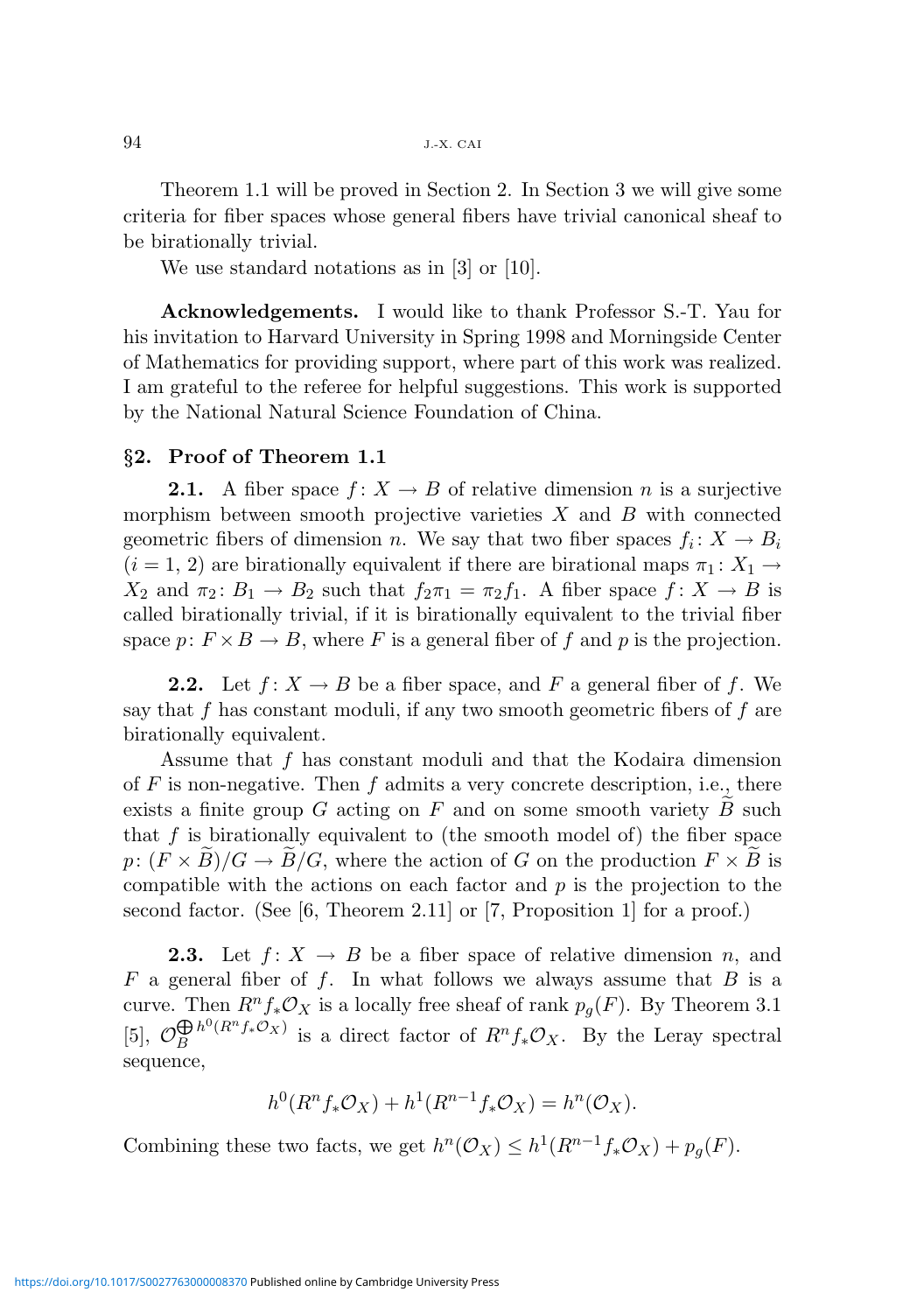NOTATION 2.4. Let X be a complex projective manifold. For any  $0 \neq$  $\alpha \in H^0(\Omega^i_X)$  (1  $\leq i \leq \dim X$ ), we denote by  $\mathcal{Z}(\alpha)$  the zero-locus of the holomorphic *i*-form  $\alpha$ .

**2.5.** Let  $f: X \to B$  and F be as in 2.3. Let  $\iota$  be the embedding of  $F$  in X. We can factor the pullback of forms under the restriction map  $\iota^* \colon \Omega^n_X \to \Omega^n_F$  by

$$
\Omega_X^n \xrightarrow{r} \Omega_X^n|_F \longrightarrow \Omega_F^n.
$$

Consider the long exact sequences associated with the exact sequences of sheaves

$$
0 \longrightarrow \Omega_X^n(-F) \longrightarrow \Omega_X^n \xrightarrow{r} \Omega_X^n|_F \longrightarrow 0 \text{ and}
$$
  

$$
0 \longrightarrow \Omega_F^{n-1} \longrightarrow \Omega_X^n|_F \longrightarrow \Omega_F^n \longrightarrow 0.
$$

Then we have that, if  $h^{n-1,0}(F) = 0$ , then for any  $0 \neq \varphi \in H^0(\Omega_X^n)$ ,  $\iota^* \varphi = 0$ if and only if  $\varphi \in \text{Ker } r$ , i.e.,  $F \subset Z(\varphi)$ .

**2.6.** Let X be a complex projective manifold of dimension  $n + 1$  $(n \geq 2)$ , with  $h^{n,0}(X) \geq 2$ . Assume that there are two linearly independent *n*-forms  $\varphi_1$  and  $\varphi_2$  such that  $\varphi_1 \wedge \varphi_2 = 0$  in  $H^0(\bigwedge^2 \Omega_X^n)$ . Then there exists a non-constant rational function h on X such that  $\varphi_2 = h\varphi_1$ . Let  $\pi \colon X' \to X$ be the blowing up of the locus of indeterminacy of the rational map

$$
(1 : h) : X \longrightarrow \mathbb{P}^1,
$$

and  $f_h: X' \to C$  the Stein factorization of  $(1 : h) \circ \pi$ . We have that h is constant along the fibers of  $f_h$ .

LEMMA 2.7. Let X and  $f_h$  be as above. Then for any smooth fiber F of  $f_h$ , we have

(i)  $\iota_F^*(\pi^*\varphi_i) = 0$  for  $i = 1$  and 2, where we denote by  $\iota_F$  the embedding of  $F$  in  $X'$ , (ii)  $h^{n-1,0}(F) > 0$ .

*Proof.* (i) Indeed, for any  $x \in F$ , let  $z_0, z_1, \ldots, z_n$  be a set of analytic local coordinates of X around x, such that  $z_0$  is the pullback of a local coordinate of C around the image c of F by  $f_h$ . Then h is the pull-back of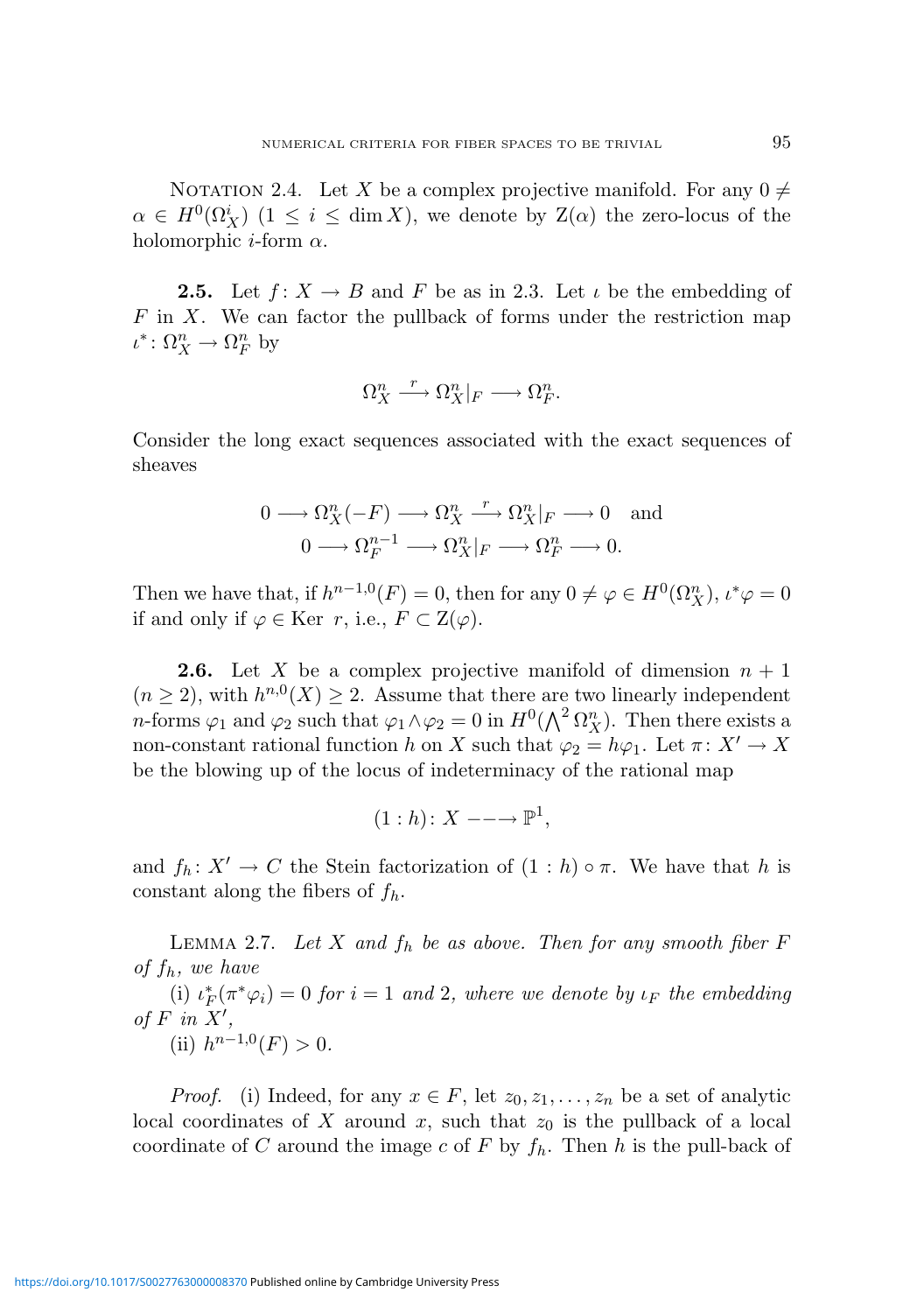a non-constant holomorphic function of a neighborhood of c, and within an analytic neighborhood of  $x$ , we can write

$$
\pi^*\varphi_1 = \sum_{i=0}^n A_i dz_0 \wedge \cdots \wedge \widehat{dz_i} \wedge \cdots \wedge dz_n,
$$
  

$$
\pi^*\varphi_2 = \sum_{i=0}^n B_i dz_0 \wedge \cdots \wedge \widehat{dz_i} \wedge \cdots \wedge dz_n,
$$

 $(dz_i)$  indicating the omission of the *i*-th factor  $dz_i$ ) where  $A_i$  and  $B_i$  are holomorphic functions of this neighborhood. Clearly we have that

$$
\iota_F^*(\pi^*\varphi_1)=A_0|_F dz_1\wedge\cdots\wedge dz_n.
$$

Since  $\varphi_2 = h\varphi_1$ , we have  $B_i = hA_i$  for  $i = 0, ..., n$ . Since  $\pi^*\varphi_j$  are *d*-closed, we have

$$
\sum_{i=0}^{n} (-1)^{i} \frac{\partial A_{i}}{\partial z_{i}} = 0 \quad \text{and} \quad \sum_{i=0}^{n} (-1)^{i} \frac{\partial B_{i}}{\partial z_{i}} = 0.
$$

Now

$$
\frac{\partial h}{\partial z_0} A_0 = \frac{\partial B_0}{\partial z_0} - h \frac{\partial A_0}{\partial z_0} = \frac{\partial B_0}{\partial z_0} + h \sum_{i=1}^n (-1)^i \frac{\partial A_i}{\partial z_i}
$$

$$
= \frac{\partial B_0}{\partial z_0} + \sum_{i=1}^n (-1)^i \frac{\partial B_i}{\partial z_i} = 0.
$$

Note that  $\partial h/\partial z_0 \neq 0$ . Hence we get  $A_0|F = 0$ .

(ii) Let F' be a general fiber of  $f_h$  such that  $F' \not\subset Z(\pi^*\varphi_1)$ . Suppose that  $h^{n-1,0}(F')=0$ . Then by 2.5 we get  $\iota_{F'}^*(\pi^*\varphi_1)\neq 0$ . On the other hand, by (i), we have  $\iota_{F'}^*(\pi^*\varphi_1) = 0$ . This is a contradiction. О

The following lemma plays an important role in the proof of the Theorem 1.1.

LEMMA 2.8. Let  $f: X \to B$  be a fiber space of relative dimension  $n \geq$ 2, and F a general fiber of f. Assume that  $rk\mathcal{H}_X^n = 1$  (where  $\mathcal{H}_X^n$  is as in Section 1), and  $h^{n-1,0}(F) = 0$ . Then  $h^0(\Omega_X^n(-F)) = 0$ .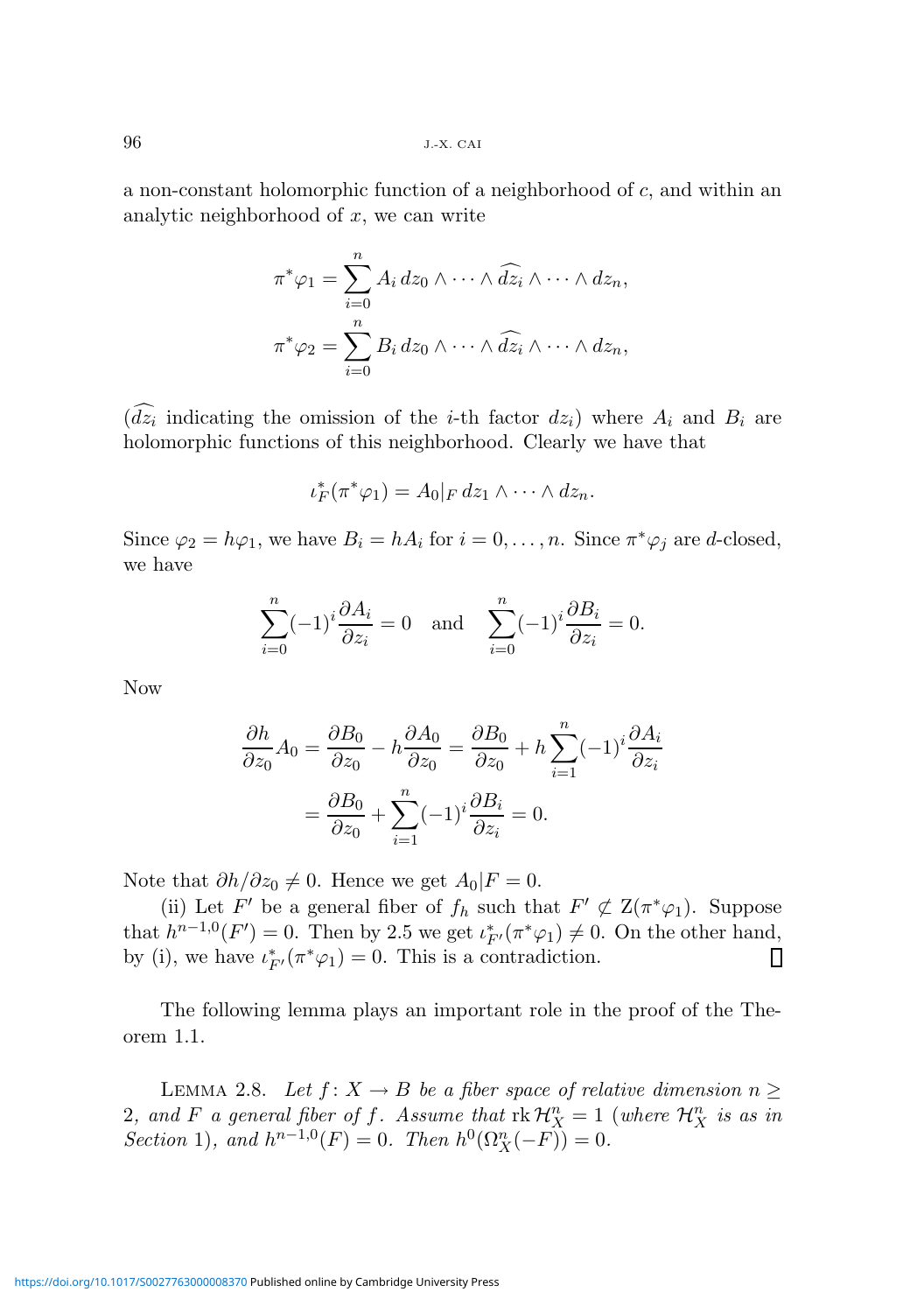Proof. Consider the exact sequence

$$
0 \longrightarrow H^0(\Omega_X^n(-F)) \longrightarrow H^0(\Omega_X^n) \stackrel{r}{\longrightarrow} H^0(\Omega_X^n|_F).
$$

Note that for any  $\varphi \in H^0(\Omega^n_X)$ ,  $\varphi \in \text{Ker } r$  if and only if  $\mathcal{Z}(\varphi) \supset F$ . Since F is a general fiber of f, we have  $\text{Im } r \neq 0$  if  $h^{n,0}(X) > 0$ . We choose and fix a section  $\varphi_0 \in H^0(\Omega_X^n)$  such that  $r(\varphi_0) \neq 0$ . Now it's enough to prove that Ker r = 0. Otherwise, let  $0 \neq \varphi_1 \in \text{Ker } r$ . Then  $\mathbb{Z}(\varphi_1) \supset F$ . Since rk  $\mathcal{H}_X^n = 1, \varphi_1 \wedge \varphi_0 = 0$ . So there exists a rational function h on X such that  $\varphi_1 = h\varphi_0$ . Since  $\mathbb{Z}(\varphi_0) \not\supset F$  by the choice of  $\varphi_0$ , h vanishes on F.

Let  $f_h: X \to C$  be the fiber space induced by the rational map

$$
(1: h): X \longrightarrow \mathbb{P}^1.
$$

By 2.7,  $h^{n-1,0}(F_h) > 0$ , where  $F_h$  is a smooth fiber of  $f_h$ . This implies f and  $f_h$  are different fibrations of X since  $h^{n-1,0}(F) = 0$  by the assumption. So  $f_h|_F: F \to C$  is surjective. Since h vanishes on F and is constant on the fibers of  $f_h$ , we get that h vanishes on X. This is a contradiction. ▯

The following proposition is a special case of 7.2.1 in [9].

PROPOSITION 2.9. Let  $f: X \to Y$  be a morphism from a  $(n + 1)$ -fold to a smooth projective n-fold. Suppose that, over a Zariski open set U of X,  $\varphi \in H^0(X, \Omega_X^n)$  can be writen locally around each point  $p \in U$  as  $\varphi = \alpha f^*(\omega)$ , where  $\alpha \in \mathcal{O}_{p,X}$  and  $\omega \in \Omega^n_{f(p),Y}$ . Then  $\varphi = \alpha f^*(\omega')$  for some  $\omega' \in H^0(Y, \Omega_Y^n)$ .

#### 2.10. Proof of Theorem 1.1

We prove that if  $rk \mathcal{H}_X^n = 1$  and  $h^{n,0}(X) = p_g(F)$ , then f is birationally trivial; the converse is clear since  $\mathrm{rk}\,\mathcal{H}_X^n$  is a birational invariant of X (note that rk  $\mathcal{H}_X^n$  equals to the greatest integer i such that  $\varphi_1 \wedge \varphi_2 \wedge \cdots \wedge \varphi_i \neq 0$ in  $H^0(\bigwedge^i \Omega_X^n)$  for some  $\varphi_1, \ldots, \varphi_i \in H^0(\Omega_X^n)$ .

Let  $\varphi_0, \varphi_1, \ldots, \varphi_m$   $(m = h^{n,0}(X) - 1)$  be a basis of  $H^0(\Omega_X^n)$ . Since  $\mathrm{rk}\,\mathcal{H}_X^n = 1$ , there are non-constant rational functions  $h_i$  on X such that  $\varphi_i = h_i \varphi_0$  for  $i = 1, \ldots, m$ . Consider the rational map

$$
\Phi = (1 : h_1 : h_2 : \cdots : h_m) : X \longrightarrow \mathbb{P}^m.
$$

By Bogomolov's theorem [4],  $\dim(\operatorname{Im} \Phi) \leq n$ .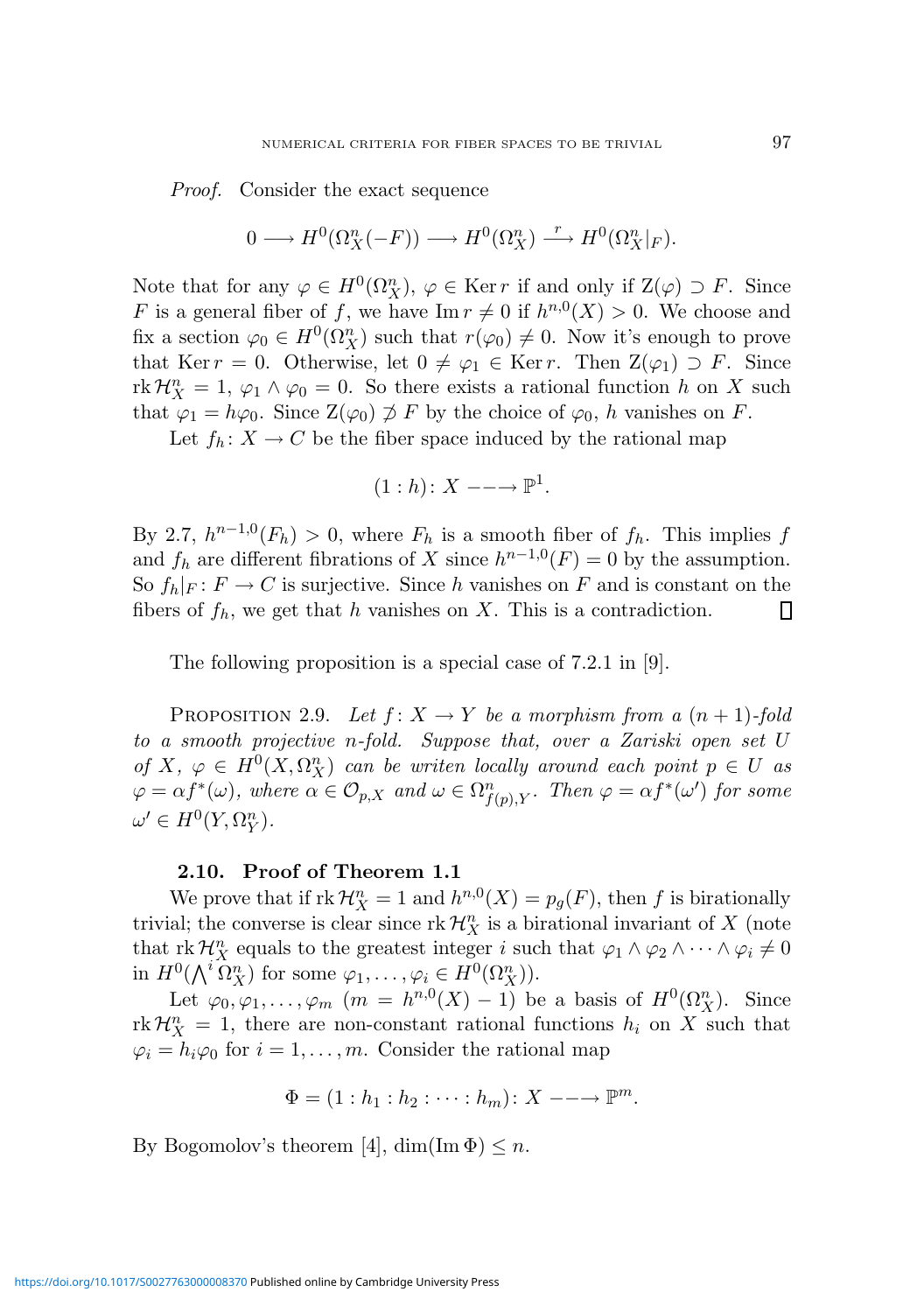98 J.-X. CAI

Let F be a general fiber of f, and  $\iota$  the embedding of F in X. Since  $h^{n-1,0}(F) = 0$ , by 2.5,

$$
Ker(\iota^* : H^0(\Omega^n_X) \to H^0(\Omega^n_F)) \simeq H^0(\Omega^n_X(-F)).
$$

By Lemma 2.8,  $h^0(\Omega_X^n(-F)) = 0$ . So  $\iota^*: H^0(\Omega_X^n) \to H^0(\Omega_F^n)$  is an embedding, hence an isomorphism by the assumption  $h^{n,0}(X) = p_g(F)$ . This implies that  $h_i|_F$ , the restricion of  $h_i$  on  $F$ , are non-constant rational functions on  $F$ , and

$$
\Phi|_F = (1 : h_1|_F : h_2|_F : \cdots : h_m|_F) : X \longrightarrow \mathbb{P}^m
$$

is nothing but the canonical map  $\phi_F$  of F. Since  $\phi_F$  is generically finite by assumption, we get dim(Im  $\Phi$ )  $\geq$  dim(Im( $\Phi|_F$ )) = n. So Im  $\Phi = \text{Im}(\Phi|_F)$  is a variety of dimension n. This implies that f has constant moduli if  $\phi_F$  is birational. Now we show that if deg  $\phi_F$  is prime and  $p_q(\text{Im }\phi_F) = 0$ , f also has constant moduli.

Consider the following commutative diagram

$$
X' \xrightarrow{\Phi'} Y
$$
  
\n
$$
\downarrow \pi \qquad \qquad \downarrow s
$$
  
\n
$$
X \xrightarrow{\Phi} \text{Im } \Phi,
$$

where  $\pi$  is the blowing up of the locus of indeterminacy of the rational map  $\Phi$  and  $\Phi'$  is the Stein factorization of  $\Phi \circ \pi$ . Taking the desingularisation of  $Y$  instead of  $Y$ , we can assume that  $Y$  is smooth.

$$
CLAIM. \t p_g(Y) = h^{n,0}(X).
$$

*Proof of the Claim.* The case when  $\dim X = 3$  is proved in [8, p. 861]; the general case can be similarly verified. Indeed, it's enough to verify that  $\pi^*\varphi_i$   $(i = 0, \ldots, m)$  are pull-backs of holomorphic *n*-forms on *Y*. Since Im  $\Phi$  has dimension n in  $\mathbb{P}^m$ , we may assume, after changing coordinates, that  $z_i = Z_i/Z_0$  for  $i = 1, ..., n$ , forms a local coordinate system at a generic point  $p \in \text{Im }\Phi$ , where  $Z_0, \ldots, Z_m$  are homogeneous coordinates of  $\mathbb{P}^m$ . Consider the compositions  $g_i$  of  $s \circ \Phi'$  with the projection

$$
p_i\colon \operatorname{Im} \Phi \longrightarrow \mathbb{P}^1, \quad (1:h_1(x): h_2(x): \dots : h_m(x)) \longmapsto (1:h_i(x)).
$$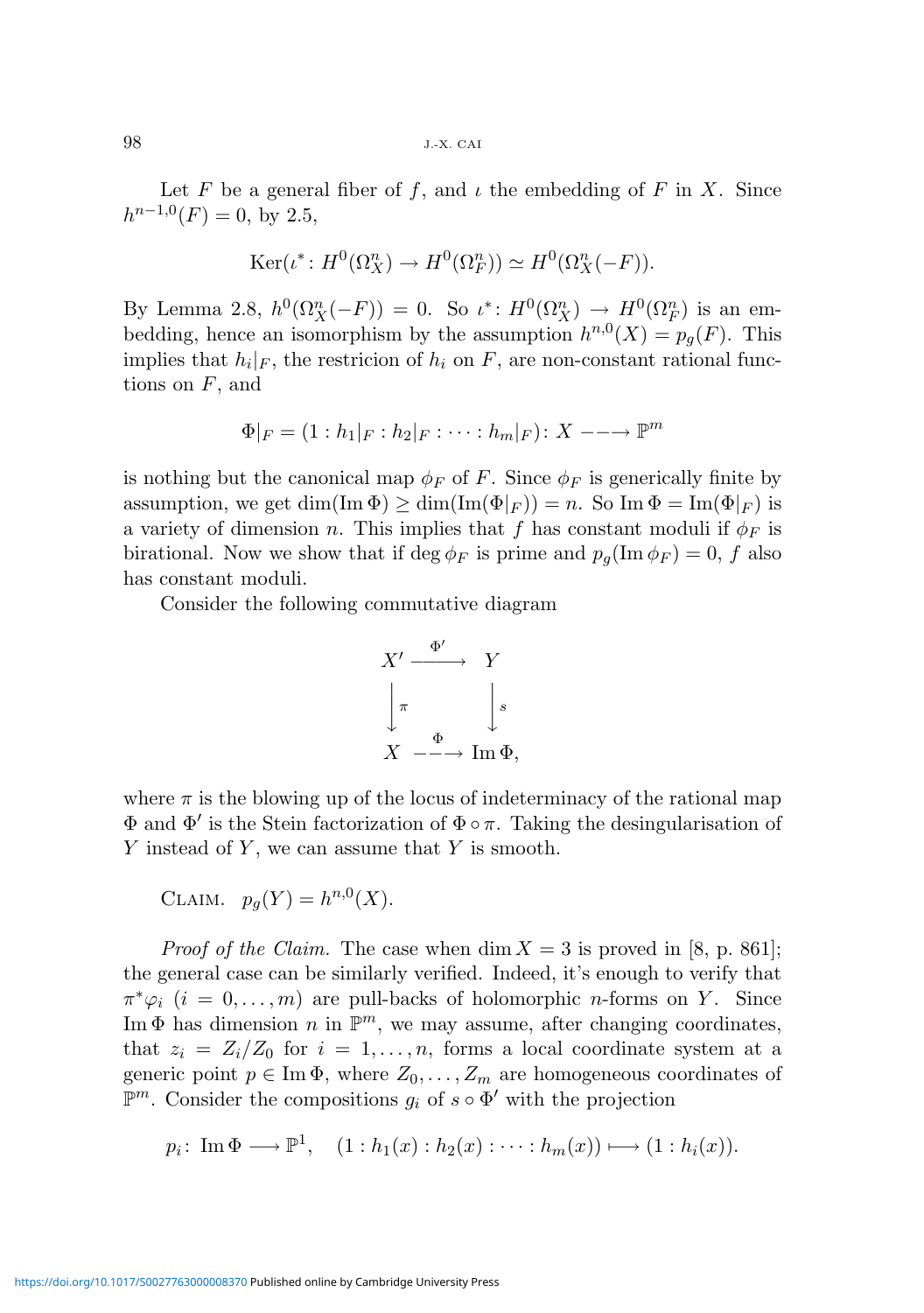By blowing up if necessary, we may assume that all  $g_i$   $(i = 1, \ldots, n)$  are morphisms. Let

$$
U = X' \setminus \bigcup_{i=1}^{n} \{\text{singular fibers of } g_i\}.
$$

Let  $i_1: F_1 \subset X'$  be the inclusion of a smooth fiber of  $g_1$ . Then by 2.7, we have  $\iota_1^*(\pi^*\varphi_i) = 0$  for  $i = 0$  and 1. Since  $\varphi_i = h_i\varphi_0$ , we get  $\iota_1^*(\pi^*\varphi_i) = 0$  for all *i*. It implies that around  $x \in U$ ,

$$
\pi^*\varphi_i = \alpha_{1i}g_1^*(dz_1) \wedge \tau_{1i},
$$

where  $\alpha_{1i} \in \mathcal{O}_{x,X'}$  and  $\tau_{1i} \in \Omega_{x,X'}^{n-1}$ . Similarly, we have

$$
\pi^*\varphi_i = \alpha_{2i}g_2^*(dz_2) \wedge \tau_{2i} = \cdots = \alpha_{ni}g_n^*(dz_n) \wedge \tau_{ni},
$$

where  $\alpha_{2i}, \ldots, \alpha_{ni}$  are in  $\mathcal{O}_{x,X'}$  and  $\tau_{2i}, \ldots, \tau_{ni}$  are in  $\Omega_{x,X'}^{n-1}$ . This shows that around  $x \in U$ ,

$$
\pi^*\varphi_i = \alpha g_1^*(dz_1) \wedge g_2^*(dz_2) \wedge \cdots \wedge g_n^*(dz_n)
$$
  
=  $\alpha \Phi'^*((p_1 \circ s)^*(dz_1) \wedge (p_2 \circ s)^*(dz_2) \wedge \cdots \wedge (p_n \circ s)^*(dz_n))$ 

for some  $\alpha \in \mathcal{O}_{x,X'}$ . Now by Proposition 2.9, we have that  $\pi^*\varphi_i$  are pullbacks of holomorphic  $n$ -forms on  $Y$ . П

Now we continue to prove the Theorem 1.1. Let  $F'$  be the strict transform of F under  $\pi$ . We have the following commutative diagram

$$
\begin{array}{ccc}\nF' & \xrightarrow{\Phi'|_{F'}} & Y \\
\Big\downarrow\pi\vert_{F'} & & \Big\downarrow s \\
F & \xrightarrow{\Phi\vert_{F}=\phi_{F}} & \operatorname{Im}\Phi.\n\end{array}
$$

If deg  $\phi_F$  is prime and  $p_q(\text{Im }\phi_F) = 0$ , then deg  $s \neq 1$  since  $p_q(Y) \neq 0$  $p_g(\text{Im }\phi_F)$ . So deg( $\Phi'|_{F'}$ ) = 1, and we have that f has constant moduli.

By 2.2, X is birationally equivalent to  $(F \times \widetilde{B})/G$ , where  $\widetilde{B}$  and G are in 2.2. We claim that  $|G| = 1$ . In fact, from

$$
h^{n,0}(F \times \widetilde{B}) = p_g(F) = h^{n,0}(X) = \dim H^0(\Omega^n_{F \times B'})^G,
$$

we get  $H^0(\Omega_F^n)^G = H^0(\Omega_F^n)$ . So G induces identity on Im  $\phi_F$ . This implies  $\phi_F$  factors through  $F \to F/G \to \text{Im}\phi_F$ . So we have  $|G|=1$  under the condition that either  $\phi_F$  of F is birational, or  $\phi_F$  is generically finite of degree being a prime number and  $p_g(\text{Im }\phi_F) = 0$ .  $\Box$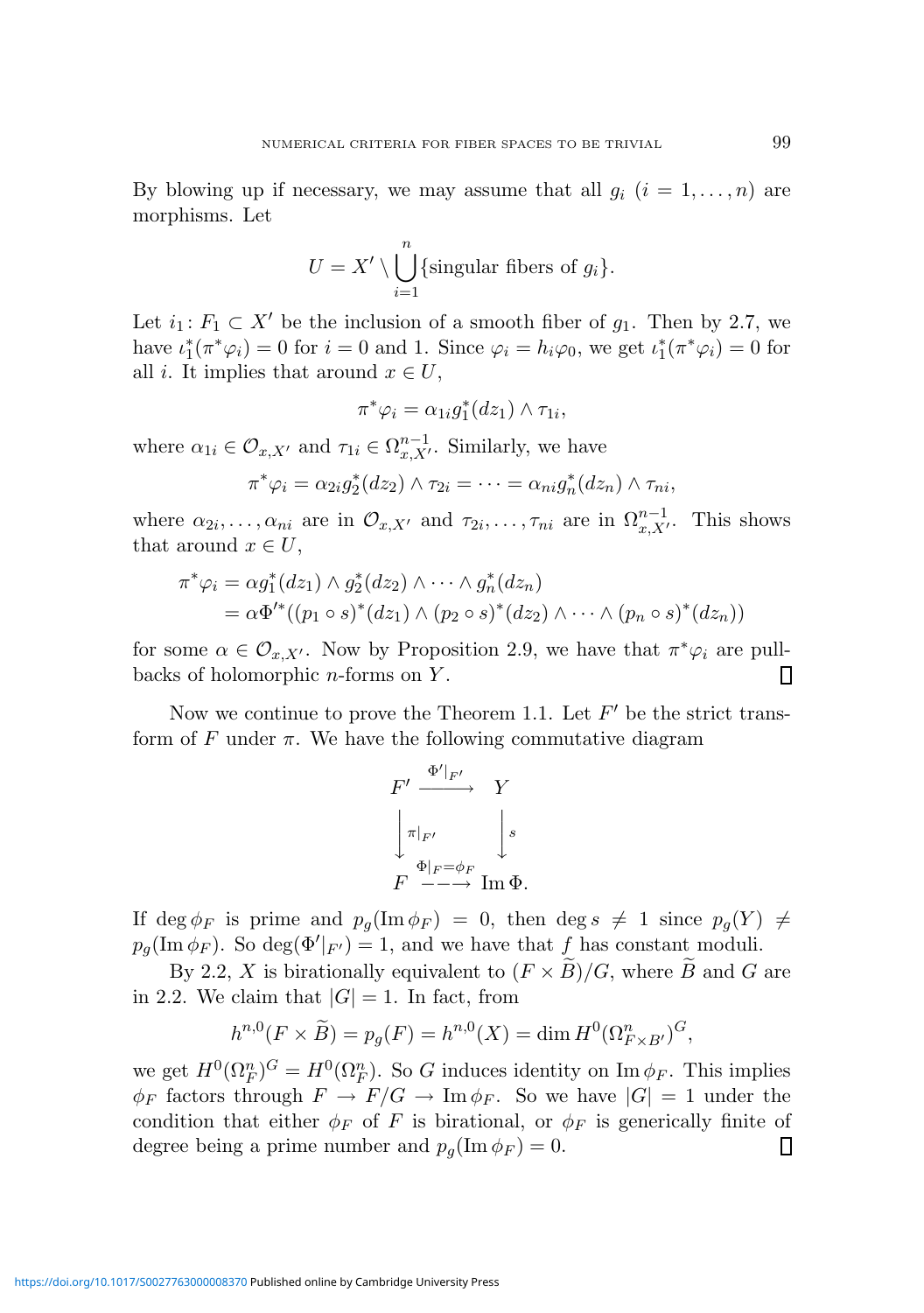*Remark* 2.11. We give some remarks about the conditions on  $F$  in Theorem 1.1.

(1) If we only assume that  $F$  is of general type, the question may be too general to have a positive answer. But I failed to find an example of a birationally trivial fiber space which has a birationally non-trivial smooth deformation.

(2) If  $h^{n-1,0}(F) \neq 0$ , the existence of non-zero global  $(n-1)$ -forms on F makes the case more complicated (compare 2.5). Fortunately, since varieties with  $h^{n-1}(\mathcal{O}_F) = h^{n-1,0}(F) > 0$  are special in the class of n dimensional varieties of general type, this is not a strong condition.

(3) Some typical examples of *n*-folds of general type with vanishing  $h^{n-1,0}$ : (a) regular surfaces of general type when  $n = 2$ , (b) smooth complete intersections in a projective space, (c) cyclic coverings of  $\mathbb{CP}^n$  branched along a smooth divisor, and (d) products of varieties satisfying certain numerical conditions; e.g., let  $F = Y \times S$ , where Y (resp. S) is a smooth projective  $(n-2)$ -fold (resp. surface) of general type satisfying one of the following conditions: (i)  $p_g(S) = 0$ , (ii)  $q(S) = 0$  and  $h^{n-3,0}(Y) = 0$ , or (iii)  $p_g(Y) = 0$  and  $h^{n-3,0}(Y) = 0$ .

(4) We note that, if the canonical map  $\phi_F$  of F is generically finite, then we have either  $p_q(\text{Im }\phi_F) = 0$  or  $p_q(\text{Im }\phi_F) = p_q(F)$  (cf. [1, Theorem 3.1]). The following example shows that the condition on  $\phi_F$  can not be weaken.

EXAMPLE 2.12. Let S be a (smooth projective) regular surface. Assume that  $\phi_S : S \to \text{Im } \phi_S$  is generically finite of degree 2 and  $p_q(S) =$  $p_q(\text{Im }\phi_S)$ . (See [1, Proposition 3.6] for examples of such surfaces.) Let  $\sigma$ be the involution of S corresponding to  $\phi_S$ . Let  $\widetilde{B}$  be a smooth curve with an involution  $\tau$  such that  $\widetilde{B} \to B$ : =  $\widetilde{B}/\tau$  is étale. Take  $X = (S \times \widetilde{B})/\mathbb{Z}_2$ , where  $\mathbb{Z}_2$  acts on  $S \times \widetilde{B}$  by  $(s,\widetilde{b}) \to (\sigma(s), \tau(\widetilde{b}))$ . It's easy to check that  $\text{rk } \mathcal{H}_X^2 = 1$  and  $h^{2,0}(X) = p_g(S)$ . But the fiber space  $f: X \to B$ , which is induced by the projection  $S \times \widetilde{B} \to \widetilde{B}$ , is not birationally trivial.

#### §3. Miscellaneous results

Let  $F$  be a projective manifold with trivial canonical sheaf. An automorphism  $\sigma$  of F is said symplectic, if  $\sigma$  induces trivial action on  $H^0(\omega_F)$ , where  $\omega_F$  is the canonical sheaf of F.

THEOREM 3.1. Let  $f: X \to B$  be a fiber space of relative dimension n over a curve B, and F a general fiber of f. Assume that  $F$  is a projective manifold with trivial canonical sheaf and that  $h^{n-1,0}(F) = 0$  (e.g.,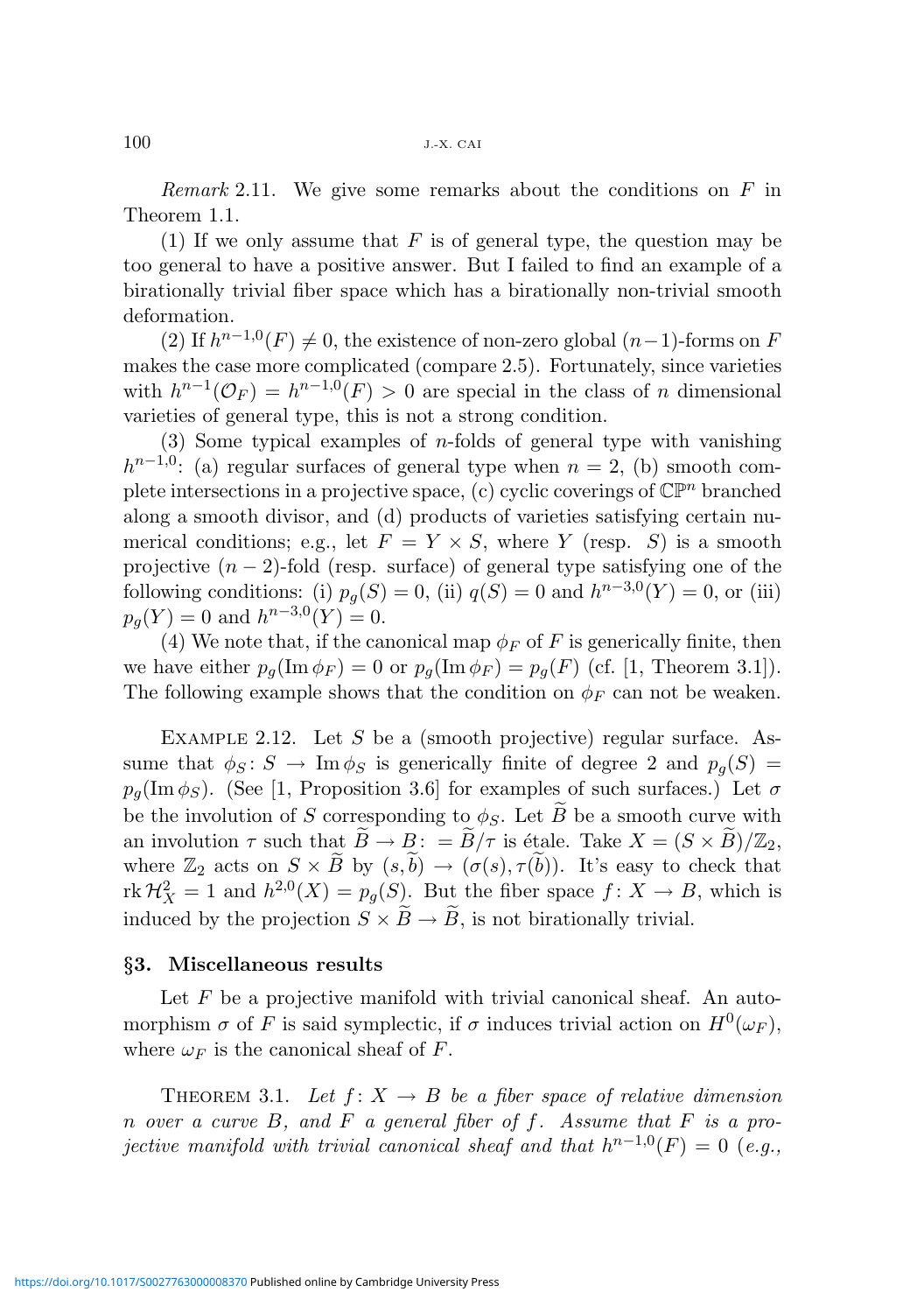an algebraic K3 surface and its higher dimensional analogue, a projective Calabi-Yau manifold, etc.). Then  $h^{n,0}(X) \leq 1$ , and  $h^{n,0}(X) = 1$  if and only if either f is birationally trivial, or f is birationally isomorphic to  $(F \times B)/G \rightarrow B/G$ , where G is a finite group acting on F and B such that the action of G on F is symplectic and  $B/G \simeq B$ .

*Proof.*  $h^{n,0}(X) \leq 1$  follows by 2.3. Now we assume that  $h^{n,0}(X) = 1$ . Let

$$
\Sigma = \{ \text{critical points of } f \} \cup \{ p \in B \mid f^*p \subset \mathcal{Z}(\varphi) \},
$$

where  $\varphi$  be the unique holomorphic *n*-form on X up to scalar multiple. Set  $B^o = B \setminus \Sigma$ ,  $X^o = f^{-1}B^o$  and  $f^o = f|_{X^o}$ .

Since  $p_g(F) = 1, \mathcal{L} := f^o_* \omega_{X^o}$  is an invertible sheaf. We have an exact sequence of sheaves

$$
0 \longrightarrow (f^o)^* \mathcal{L} \longrightarrow \omega_{X^o}.
$$

So  $\omega_{X^o} = (f^o)^* \mathcal{L} \otimes \mathcal{O}_{X^o}(D)$  for some non-negative divisor D on  $X^o$ . From  $\mathcal{O}_F = \omega_{X^o}|_F = (f^o)^*\mathcal{L} \otimes \mathcal{O}_{X^o}(D)|_F = \mathcal{O}_F(D)$ , we have that D consists of fibers of  $f^o$ . Hence  $\omega_{X^o} = (f^o)^* \mathcal{L}'$  for some  $\mathcal{L}' \in \text{pic}(B^o)$ .

Since  $h^{n-1,0}(F) = 0$  by the assumption, by 2.5 we have that for any fiber F of  $f^o$ ,  $\iota^*\varphi \neq 0$ , where  $\iota$  is the embedding of F in  $X^o$ . By Lemma 4.3 of  $[5]$ , we get that  $f^o$  has constant moduli.

By 2.2, X is birational to  $(F \times \widetilde{B})/G$ , where G and  $\widetilde{B}$  are in 2.2. Since

$$
\dim H^0(\Omega^n_{F \times \tilde{B}})^G = h^0(\Omega^n_X) = 1 = h^0(\Omega^n_{F \times \tilde{B}}),
$$

we have that either  $|G| = 1$  or G acts trivially on  $H^0(\Omega_F^n)$ . This proves the "only if" part. The "if" part is clear. ▯

THEOREM 3.2. Let  $f: X \to B$  be a fiber space of relative dimension n over a curve  $B$ , and  $F$  a general fiber of  $f$ . Assume that  $F$  is an Abelian variety. Then  $q(X) \leq n+q(B)$ , and  $q(X) = n+q(B)$  if and only if either f is birationally trivial, or f is birationally isomorphic to  $(F \times B)/G \rightarrow B/G$ , where G is a finite Abelian group acting on F and  $\tilde{B}$  such that the action of G on F consists of translations of F and  $\widetilde{B}/G \simeq B$ .

Proof. By the universal property of the Albanese map, we have a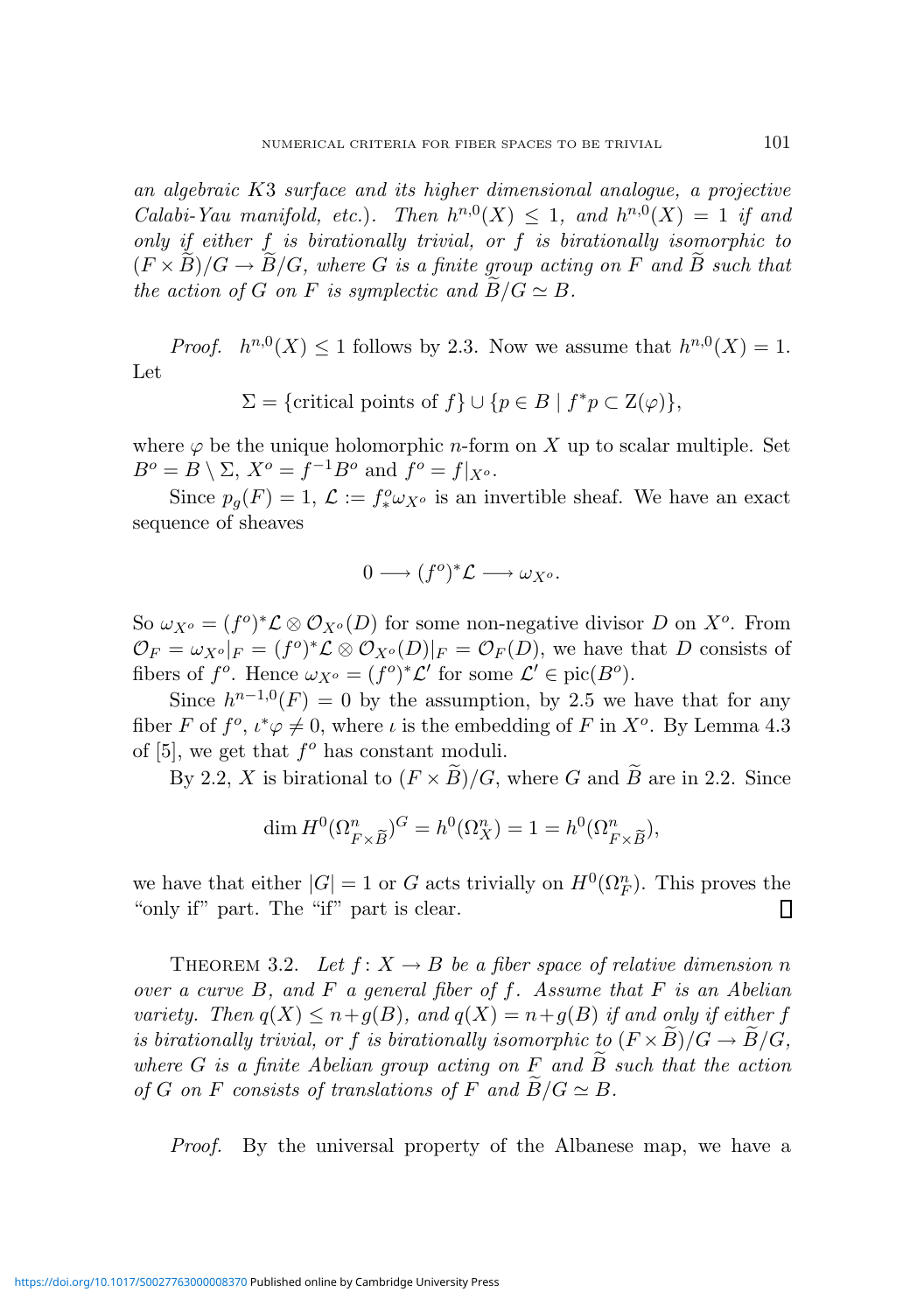morphism  $\alpha$ : Alb  $X \to$  Alb B such that the following diagram

$$
X \xrightarrow{\text{alb}_X} \text{Alb } X
$$
  

$$
f \downarrow \qquad \alpha \downarrow
$$
  

$$
B \xrightarrow{\text{alb}_B} \text{Alb } B
$$

commutes. Note that  $\alpha$  is a fiber bundle whose fiber A is an Abelian variety of dimension  $q(X) - q(B)$ . Let p be a general point of B. We have that

$$
alb_X|_{f^*(p)}: f^*(p) \longrightarrow A = \alpha^*(alb_B(p))
$$

is surjective since the image of  $f^*(p)$  in A generates A and  $f^*(p)$  itself is an Abelian variety. So  $q(X) - g(B) \leq n = \dim f^*(p)$ .

Now assume that  $q(X) - q(B) = n$ . Then f has constant moduli since there are at most coutable Abelian varieties isogenous to a given Abelian variety. By 2.2, X is birational to  $(F \times \widetilde{B})/G$ , where G and  $\widetilde{B}$  are in 2.2. Since

$$
\dim H^0(\Omega^1_{F \times \tilde{B}})^G = h^0(\Omega^1_X) = n + g(B) = h^0(\Omega^1_{F \times \tilde{B}}),
$$

we have that G acts trivially on  $H^0(\Omega_F^1)$ . If there is an element  $\sigma \in G$  such that  $\sigma$  has a fixed point, say  $p \in F$ , then  $\sigma$  acts trivially on the tangent space  $T_p F$ , since  $\sigma$  acts trivially on  $H^0(\Omega_F^1)$ . This implies  $\sigma = 1$ . So we have either  $|G| = 1$  or G consists of translations of F. This proves the "only" if" part. The converse is clear. П

#### **REFERENCES**

- $[1]$  A. Beauville, L'application canonique pour les surfaces de type général, Invent. Math., 55 (1979), 121–140.
- [2] A. Beauville, L'inegalite  $p_g \geq 2q 4$  pour les surfaces de type général, Appendice à O. Debarre: "Inégalités numériques pour les surfaces de type général", Bull. Soc. Math. France, 110 (1982), 343–346.
- [3] W. Barth, C. Peters and A. Van de Ven, Compact complex surfaces, Ergeb. Math. Grenzgeb., 1984.
- [4] F. Bogomolov, Holomorphic tensors and vector bundles on projective varieties, Math. USSR, Izv. 13 (1979), 499–555.
- [5] T. Fujita, On Kaehler fibre spaces over curves, J. Math. Soc. Japan, 30 (1978), 779–794.